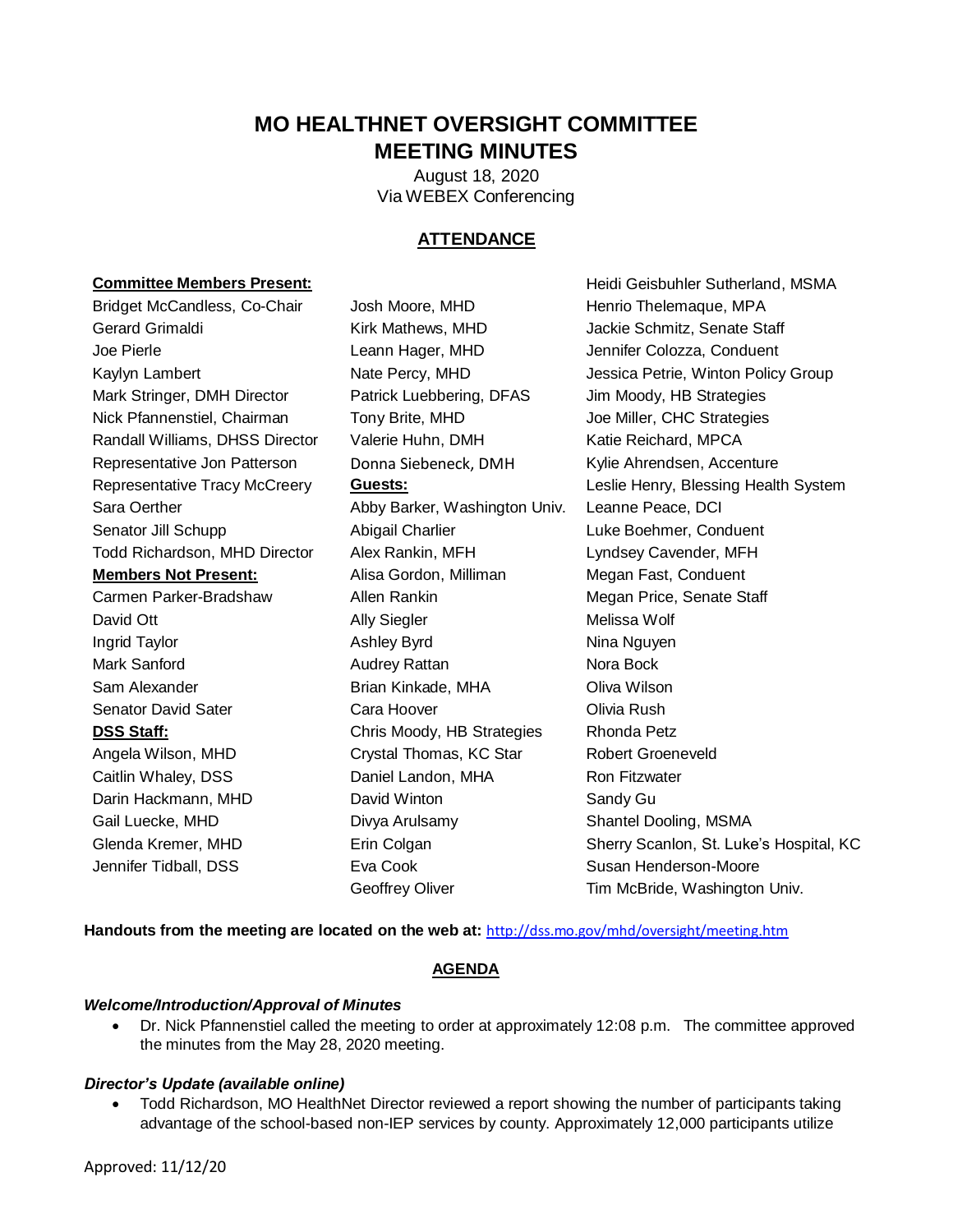these services in the schools with a wide distribution from our urban centers to some very rural communities. Over \$581,000 in claims have been paid on non-IEP school-based services for behavioral health.

- o **Comment**: Dr. Bridget McCandless inquired about the type of questions the school districts have asked as they venture into this new billing arrangement with the State.
- o **Action Item**: Jessie Dresner will provide the information to the committee.
- o **Comment**: Representative Tracy McCreery asked if the school districts are able to use Telehealth or is it only in-person for behavioral health.
- o **Comment**: Mr. Richardson confirmed that they are able to use Telehealth.
- Mr. Richardson gave an update on the Medicaid COVID-19 response. *This presentation is available on line.* Young adults are now the largest age group of COVID-19 cases. Fighting COVID in nursing homes remains the State's top priority.
	- o **Comment:** Dr. McCandless asked for an update on how COVID is affecting the care of incarcerated individuals.
	- o **Comment:** Director Richardson said this has been a key focus across the state. There have been over 46,000 tests conducted with approximately 322 being positive. Two keys points to been over 30,000 tests done in 22 Department of Corrections' facilities with 200 testing positive at last count. The overall picture of the State's direct care facilities shows there have take away from this is (1) the ability to keeping the positivity rate fairly low, (less than 1%); and (2) the reason the positivity rate is staying low is the ability of identifying the positive cases early and isolating those affected quickly.
	- o **Comment:** Kaylyn Lambert asked how COVID has affected enrollment.
	- o **Comment:** Mr. Richardson said that an increase in enrollment, not necessarily an increase in new applications, is being driven by changes in processes in what the state is and is not able to do.
	- o **Comment:** Senator Jill Schupp asked if the Oversight Committee would have any input regarding the schools starting.
	- o **Comment:** Mr. Richardson agreed this is a big issue; however, does not feel it would be a platform for the Oversight Committee.
	- o **Comment:** Gerard Grimaldi asked if any analysis had been done with the positivity rate in regard to race and ethnicity.
	- o **Action item:** Mr. Richardson said he would pull the data and share that with him.
- on providers and the services they can administer for women. She asked if anything is going to be done reasonable cost. • Senator Schupp inquired about the waiver on Extended Women's Health Services. MO HealthNet is currently accepting comments for this waiver. Her understanding is that the waiver places restrictions to revise the waiver so that people can get the quality care they need from a provider they trust at a

reasonable cost.<br>Mr. Richardson informed the group that the public hearing was held on August 17 and that the deadline for comments was September 3. This waiver is funded out of general revenue with no assistance from federal participation. We are committed to having a robust women's health program and to get what federal financial participation we can to help with the cost to the state.

 o **Comment**: Dr. McCandless asked how we anticipate Medicaid expansion affecting this program when it goes into effect next July when, in theory, there will be more people on full Medicaid.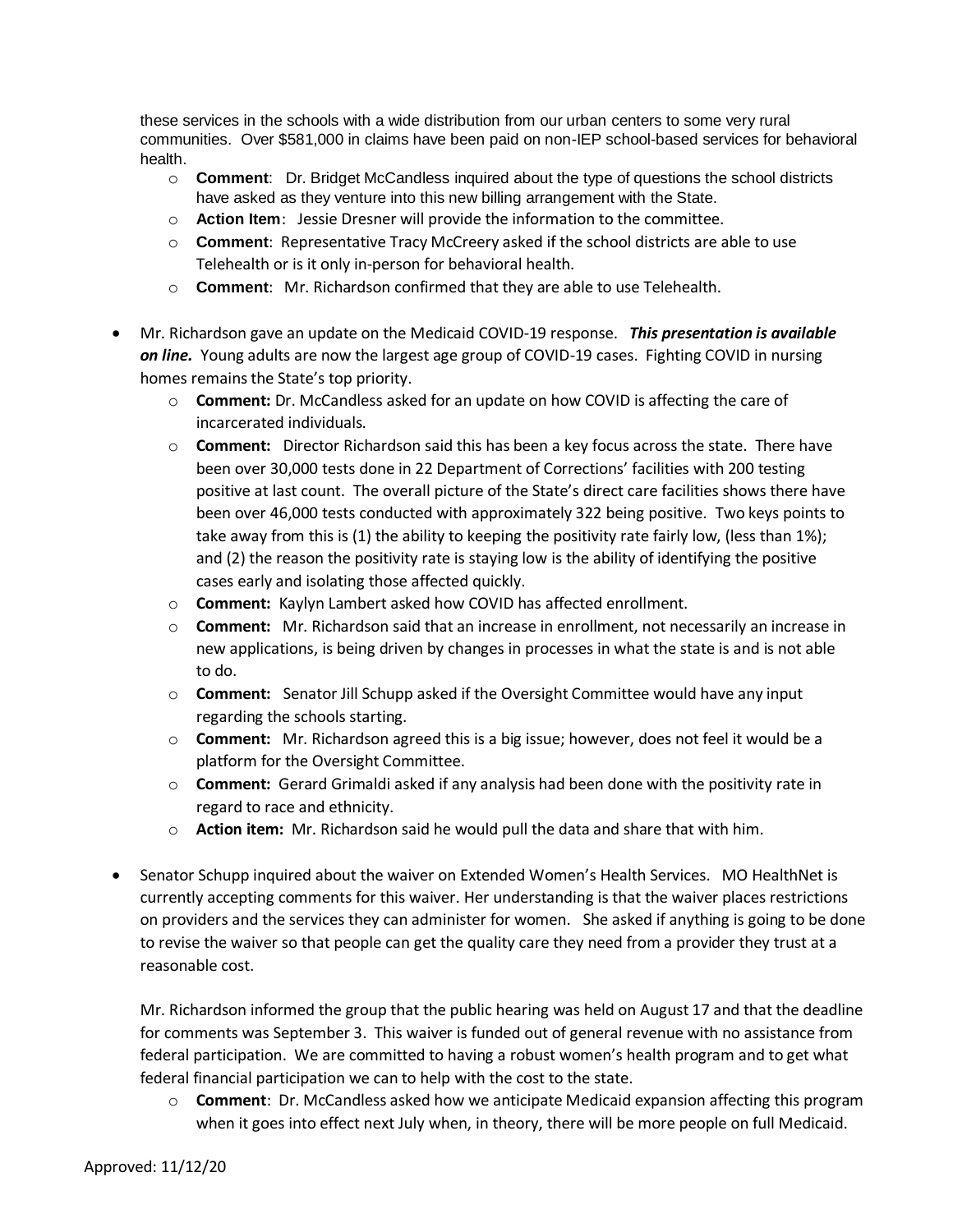- o **Comment**: Mr. Richardson said that the expansion would not only affect this waiver but other waivers and programs as well, such as the one regarding substance abuse and M.O.M. grant.
- o **Comment**: Representative Tracy McCreery said that whatever the outcome is, we need to make sure we do not create additional obstacles that would prevent participants to seek the care they need and to see who they want.
- Mr. Richardson updated the Committee on current transformation projects underway and completed.  *This presentation is available online.* 
	- o **Comment**: Mr. Grimaldi asked if we had a timeline for the Outpatient Simplified Fee Schedule.
	- o **Comment**: Mr. Richardson said the timeline had been delayed due to the COVID response but we plan to have it this fiscal year.
	- certain medications. She asked that in the case where a drug was working well for someone, if o **Comment**: Senator Schupp expressed her concern about the elimination of grandfathering they would still have to go through the process of trying other recommended drugs.
	- o **Comment***:* Mr. Richardson advised the only grandfathered classes being eliminated were those they felt to be appropriate and would not jeopardize patient care.
	- o **Comment:** Senator Schupp asked what the process would be if a person and their doctor felt, they needed to stay on a medication that is not on the preferred list.
	- o **Comment**: The Prior Authorization Review Board reviews every drug once a year by reviewing a different set of classes quarterly. The process is open to public comment, input and revision. For the exception process, the state uses a combination of state staff and an external vendor. The external vendor has an online system that is available to people where they can see how the list works or they can call the Pharmacy Help Desk.
- Mr. Richardson gave an update on the Business Intelligence Solution Enterprise Data Warehouse (BIS- EDW). Our goal is to have better management and use of information; make better decisions; better outcomes for the State and our citizens; and future scalability for the Missouri Medicaid Enterprise. *This presentation is available online.*
- Mr. Richardson gave a brief overview on Medicaid Expansion. The first component is the eligibility requirement change that will go into effect July 1, 2021. The second major component of the Social Services submit the necessary State Plan Amendments and waiver requests to CMS by March 1, constitutional language is that the health benefits service package has to be equivalent to the minimum benchmark plan set by federal law and the last is the requirement that the MHD and Department of 2021. The MHD is working through the major issues which include working on the budget authority with the General Assembly, having the necessary state operations and systems in place to handle enrollment pieces to make sure we execute all necessary regulatory changes on both the state and federal level; and continued outreach and communications with our various stakeholders.
	- o **Comment:** Dr. McCandless asked if the work on the expansion would delay any of the timelines associated with the transformation projects.
	- o **Comment**: Mr. Richardson said it should not. In fact, looking at what the expansion will bring creates a larger sense of urgency to do some of these transformation projects (i.e. payment methodology and application process).
	- o **Comment**: Dr. McCandless asked if there would be some areas where expansion would become purely income based and no longer with all of the categorical requirements. Would this make it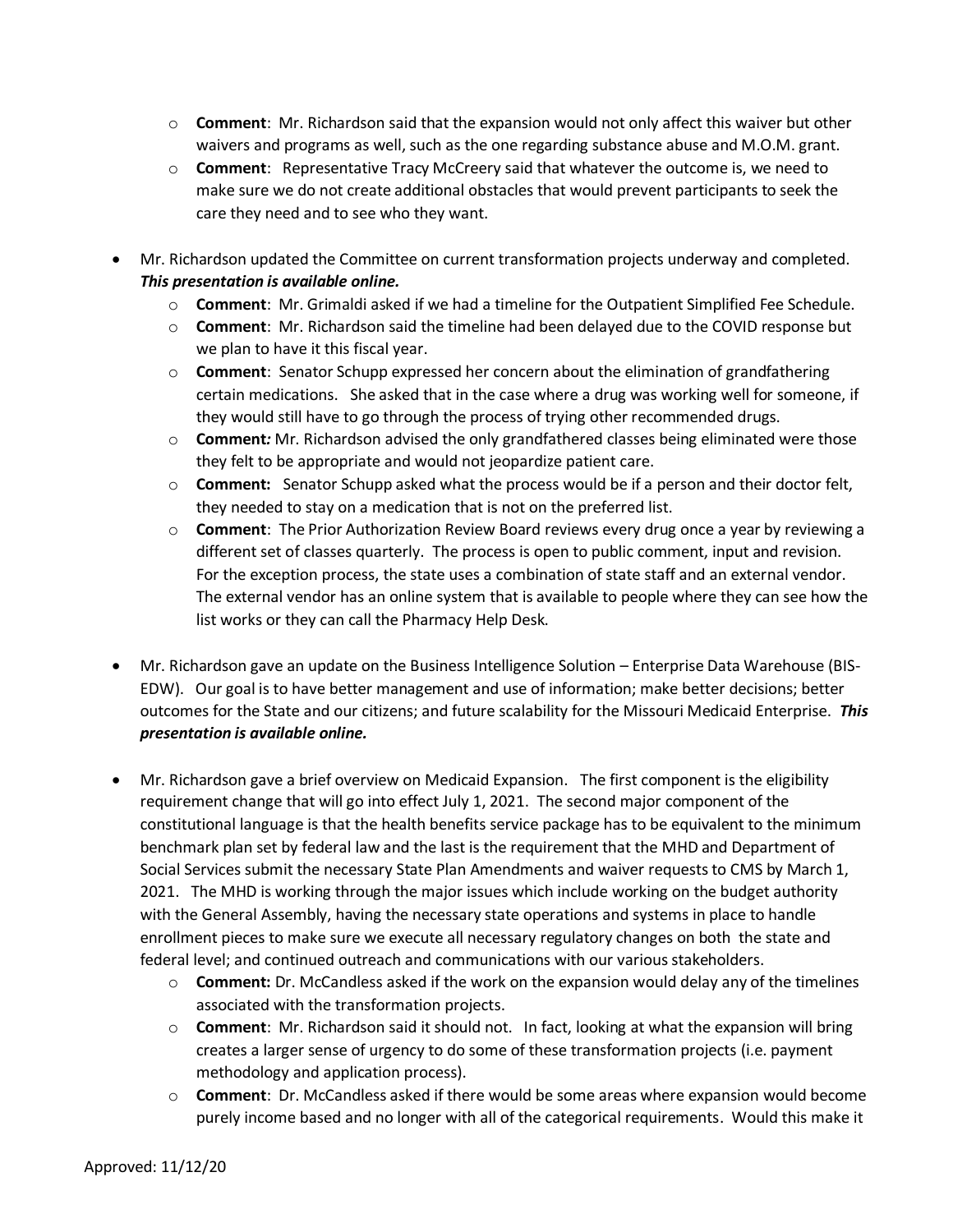easier for the state to administer since you no longer have to do disability determinations and other aspects.

 is we have to keep the same basic eligibility categories as before. We cannot use this as a tool opportunity to move away from some of those categories. o **Comment/Action Item**: Mr. Richardson advised he would need to follow up. His understanding to reduce eligibility in certain areas; that is part of the ACA. The expansion will not present the

opportunity to move away from some of those categories.<br>Dr. Abigail Barker advised she would also send Dr. McCandless an email with some information.<br>Mr. Richardson said he would follow up with some information that Pat Lu DFAS, put together as well and get it out to the committee.

- o **Comment:** Mr. Grimaldi asked if we anticipated any systems issues with eligibility or any other systems going forward.
- o **Comment:** Mr. Richardson advised that we probably would run into some issues; however, we should have a plan in place to deal with them.

# C*hief Transformation Officer's Update*

 Kirk Mathews, MHD Chief Transformation Officer presented an update on the Missouri Benefits Transformation Project (formerly known as Civilla). Civilla came back with their recommendations and estimated impact. Mr. Mathews said that the funding is in place for this project. The project will be state at once to ensure it runs smoothly. *This presentation is available online.*  rolled out into two or three pilot programs (rural, suburban, and urban areas) rather than the whole

## *Chief Operation Officer's Update:*

 and disaster state plan amendments (SPA) and flexibilities with the Managed Care Plans. *This presentation is available online.*  Jessie Dresner, MHD Chief Operation Officer, presented an update on COVID-related emergency waivers

 patients. Feedback from providers indicated they preferred it and it reduces no shows. Some of the adequate equipment, lack of the personal component. The MHD has also convened a working group to An update on Telehealth was also given. Telehealth relieved a lot of anxiety with personnel as well as challenges with Telehealth included lack of internet or spotty internet for some, clients not having help write a potential state regulation and MHD policy. They plan to utilize provider feedback to help provide the best guidance and instructions via webinars, a new webpage, videos, in addition to participant outreach.

- o **Comment***:* Dr. Pfannenstiel asked if the working group included a representative from Teledentistry.
- o **Action Item**: Ms. Dresner will find out and respond back to him.
- o **Comment:** Mr. Grimaldi asked if the department has any insight on utilization usage through the MCO post COVID during the pandemic and how significant a drop they encountered.
- based. There was a 60-90 day delay in the data received in June/July. We will continue to rerun the analysis and look at the utilization. On the acute and physical health side, we expect to see a decline followed by a significant ramp up. We will continue to evaluate and validate the data o **Comment:** Mr. Richardson clarified that the drop in utilization that we are seeing is claims to see if that is still the case.